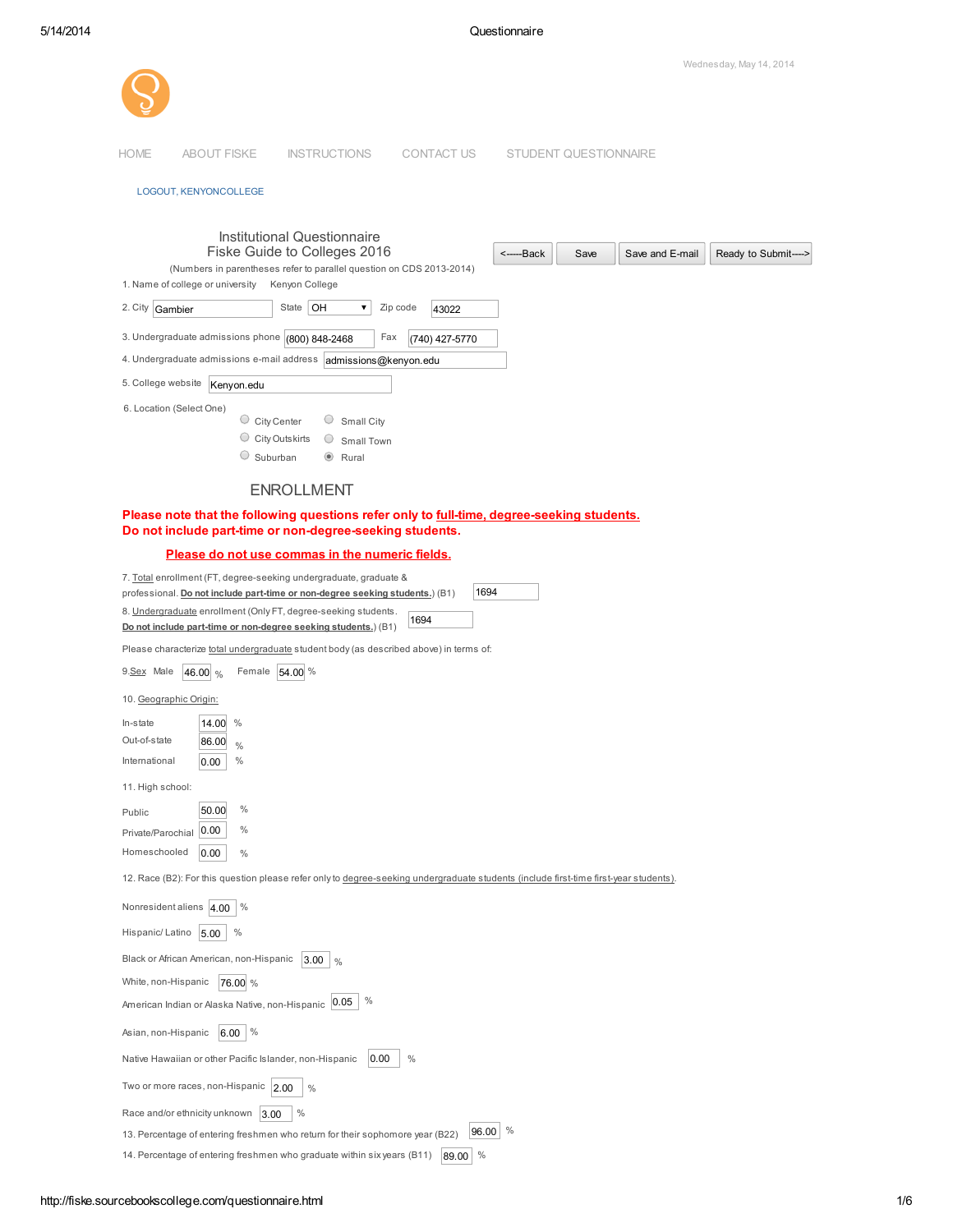|  | 5/14/2014 |  |
|--|-----------|--|
|--|-----------|--|

## Questionnaire

|                                                                       | STANDARDIZED TESTS                                                                                                           |
|-----------------------------------------------------------------------|------------------------------------------------------------------------------------------------------------------------------|
| 15. Please indicate your policies regarding standardized tests (C8-A) |                                                                                                                              |
| SAT I or ACT:                                                         |                                                                                                                              |
| $\bullet$ Required                                                    | Required for Some<br>Not used                                                                                                |
| $\circ$ Recommended                                                   | Consider if submitted                                                                                                        |
| <b>SAT Subject Tests:</b>                                             |                                                                                                                              |
| $\cup$ Required                                                       | $\circ$ Required for Some $\circ$<br>Not used                                                                                |
| $\circ$ Recommended                                                   | Consider if submitted                                                                                                        |
| If SAT Subject Tests are required, which ones?                        |                                                                                                                              |
|                                                                       | 16. Do you require students taking the ACT to take the optional Writing component? (C8-B) $\circledcirc$ Yes<br>$\bullet$ No |
|                                                                       | 17. Test score ranges of the middle 50 percent of all enrolled first-time freshmen (C9)                                      |
| 25th percentile                                                       | 75th percentile                                                                                                              |
| SAT critical reading<br>630                                           | 720                                                                                                                          |
| SAT math<br>600                                                       | 690                                                                                                                          |
| SAT writing<br>630                                                    | 730                                                                                                                          |
| 28.00<br>ACT composite                                                | 32.00                                                                                                                        |
|                                                                       |                                                                                                                              |
|                                                                       | STATISTICS ON CURRENT FRESHMAN CLASS                                                                                         |
|                                                                       | Please do not use commas in the numeric fields.                                                                              |
|                                                                       | 18. Number of first-time, first-year, degree-seeking applicants (C1) 4051                                                    |
| 19. Percentage admitted $(C1)$ 38.40 $\frac{1}{26}$                   |                                                                                                                              |
|                                                                       | 20. Percentage of admitted applicants who enrolled (Yield)(C1) $ 31.00 \%$                                                   |
| 21. High school class rank (C10): Percentage in:                      |                                                                                                                              |
| $\%$<br>65.00<br>Top Tenth                                            |                                                                                                                              |
| Top Quarter   88.00   %                                               |                                                                                                                              |
|                                                                       | <b>ADMISSIONS POLICIES</b><br>Save                                                                                           |
|                                                                       | Please do not use commas in the numeric fields.                                                                              |
| 22. Policy toward the Common Application:                             |                                                                                                                              |
| $\circ$ Do not accept                                                 |                                                                                                                              |
| Use exclusively                                                       |                                                                                                                              |
|                                                                       | Use with own supplement                                                                                                      |
|                                                                       | 23. Does your institution have an application fee? (C13) $\circ$ Yes $\bullet$ No                                            |
|                                                                       | What is the amount of the application fee? $\frac{1}{9}$ 0                                                                   |
| What is the application fee policy for students who apply online?     |                                                                                                                              |
|                                                                       | Same fee: $\bigcirc$ Yes $\bigcirc$ No                                                                                       |
| Free:                                                                 | $\bullet$ Yes $\circ$ No                                                                                                     |
| Reduced fee (provide amount): $\frac{1}{9}$   0                       |                                                                                                                              |
|                                                                       | 24. Does your institution have an application closing date? (C14) $\bullet$ Yes $\circ$ No                                   |
| Please indicate application deadlines for:                            |                                                                                                                              |
| Early Decision (C21)                                                  | 豐<br>Reset Date<br>2013-11-15                                                                                                |
| Early Action (C22)                                                    | $\frac{1}{16}$<br>0000-00-00<br>Reset Date                                                                                   |
| Regular Admissions (C14)                                              | ÷,<br>Reset Date<br>2014-01-15                                                                                               |
| Rolling Admissions (C14)                                              | 쁛<br>Reset Date<br>0000-00-00                                                                                                |
| Financial Aid                                                         | $\frac{17}{17}$<br>Reset Date<br>2014-02-15                                                                                  |
| Housing                                                               | 쁛<br>Reset Date<br>2014-01-15                                                                                                |
| 25. When do you notify admitted applicants (C16)                      |                                                                                                                              |
| Rolling                                                               | $\frac{1}{12}$<br>Reset Date<br>0000-00-00                                                                                   |
| Early decision/action                                                 | ₩<br>2013-12-15<br>Reset Date                                                                                                |
| Regular admissions                                                    | ÷<br>Reset Date<br>2014-04-01                                                                                                |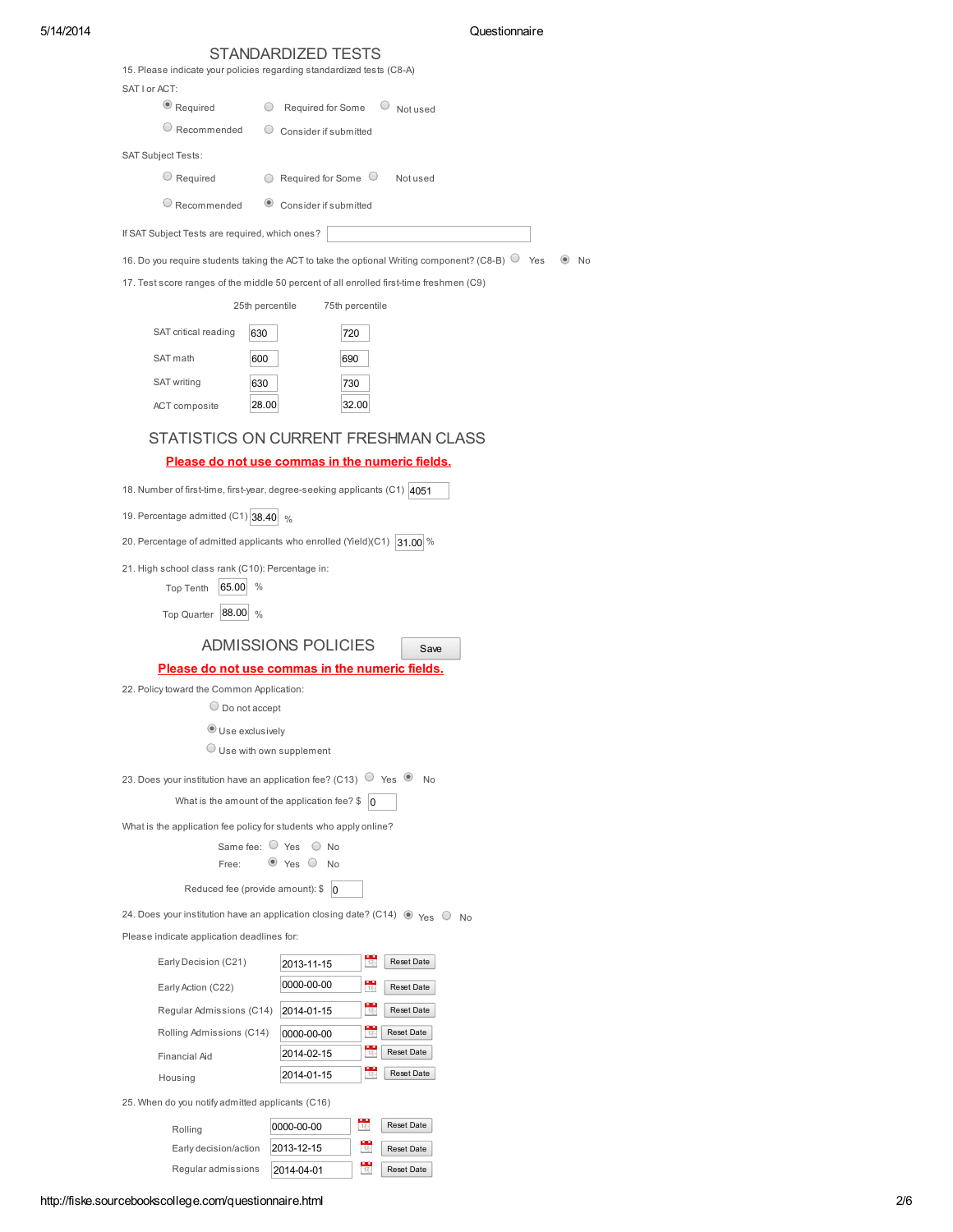### 5/14/2014 Questionnaire

| Are campus interviews: $\bigcirc$ not available              | $\bullet$ optional $\circ$ required |                                 |
|--------------------------------------------------------------|-------------------------------------|---------------------------------|
| Are campus interviews: Oused in evaluating students          |                                     | $\bigcirc$ only for information |
| Are alumni interviews: $\bigcirc$ not available              | $\bullet$ optional $\circ$ required |                                 |
| Are alumni interviews: $\bullet$ used in evaluating students |                                     | $\circ$ only for information    |

27. Please list in descending order the eight schools with which you have the most applicant overlaps.

Shared Prospective Applicants:

26. Interviews:

| 1 | Oberlin College         |
|---|-------------------------|
| 2 | Middlebury College      |
|   | 3 Wesleyan University   |
| 4 | Vassar College          |
| 5 | Macalester College      |
| 6 | <b>Brown University</b> |
|   | Carleton College        |

8 Bowdoin College

# STUDENT LIFE

28. What percentage of students reside in university housing? (F1)  $\left|98.00\right\rangle$   $\left|% \right\rangle$ 

29. What percentage of men belong to fraternities? (F1)  $\boxed{10.00}$  % Women to sororities? (F1)  $\boxed{10.00}$  %

30. In what NCAA division do you compete in athletics?

I UIA UII OIII UNone

31. Which intercollegiate teams (men's and women's) are most competitive? Please list any athletic championships in the last two years.

Men's and Women's Swimming and Diving. Men's Swimming and Diving NCAA Div III 2014 and 2013 N=national champions. Several individual Men's and Women's Swimming and Diving NCAA Div III national champions in 2013 and 2014. Men's and Women's Tennis Men's and Women's Soccer

32. Are there any other areas, such as debate or chess, where students at your school are competitive?

33. Please describe the recreational and intramural sports programs. Which are the most popular activities? What proportion of undergraduates participate?

| Ultimate frisbee, basketball, and volleyball.                                                                                                                                                                                                                        |
|----------------------------------------------------------------------------------------------------------------------------------------------------------------------------------------------------------------------------------------------------------------------|
| FINANCIAL AID POLICIES<br>Save                                                                                                                                                                                                                                       |
| Please do not use commas in the numeric fields.                                                                                                                                                                                                                      |
| 34. What percentage of your full-time degree-seeking undergraduate students receive financial aid from any source and<br>$\%$<br>thus do not pay the full sticker price for tuition, fees, and room and board? 51.00                                                 |
| 35. If you offer non-need-based merit awards, what is the average award? \$<br>14336.                                                                                                                                                                                |
| 36. Percentage of this year's freshmen eligible for Pell Grants<br>$\%$<br>0.00                                                                                                                                                                                      |
| 37. How many athletic scholarships do you offer? 0<br>In how many sports?<br>$\Omega$                                                                                                                                                                                |
| 38. What percentage of your last graduating class borrowed at any time<br>through any loan programs (federal, state, institutional, private)? (H4; please<br>50<br>$\frac{0}{0}$<br>provide data from CDS field H4 only, do not include information from field H4a.) |
| 39. Among those who borrowed, what was the average cumulative principal borrowed?                                                                                                                                                                                    |

(H5; please provide data from CDS field H5 only, do not include information from field H5a.)  $\frac{18902}{18902}$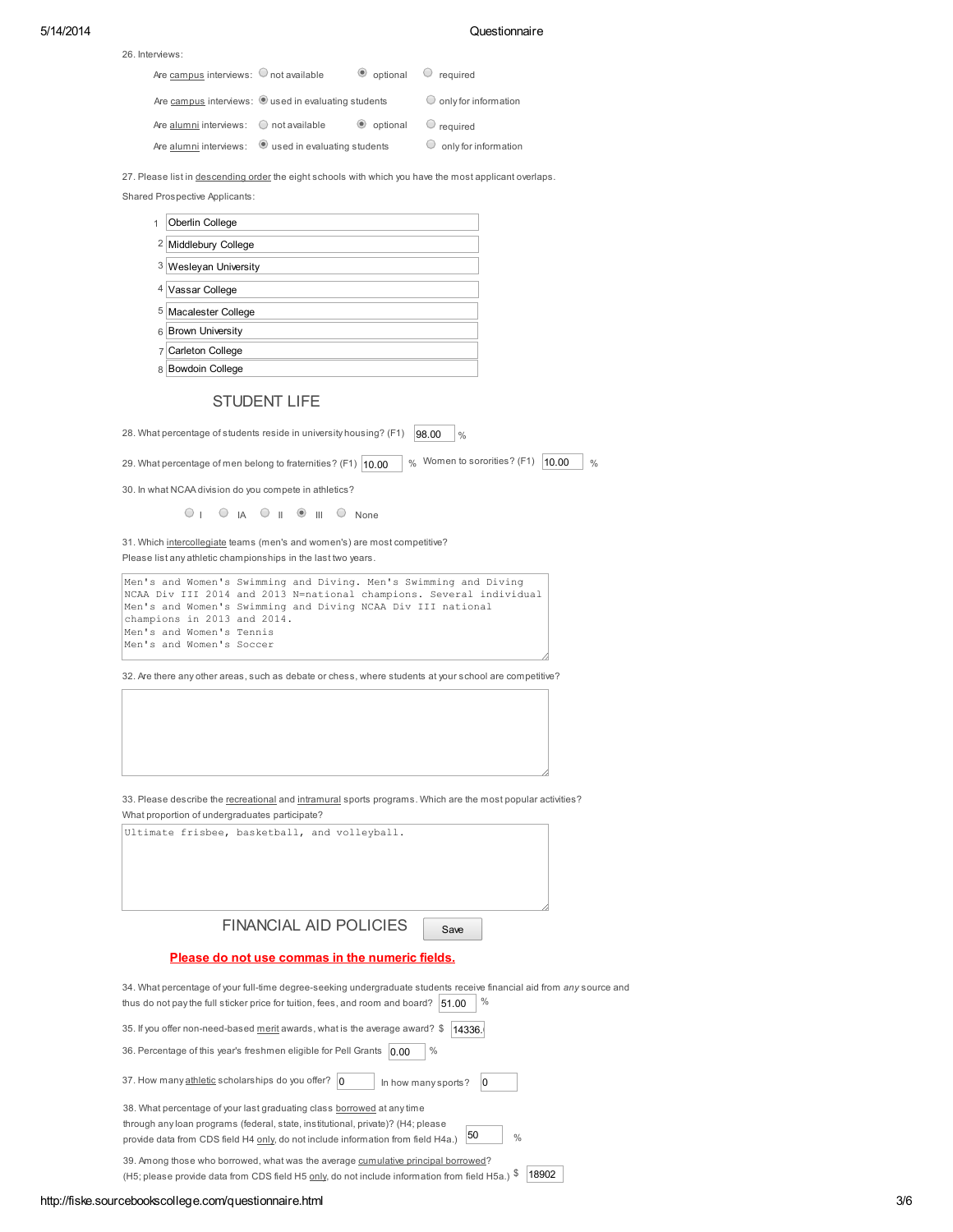40. Do you offer financial aid to international students?  $\bullet$  Yes  $\circ$  No

41. Do you have any special financial aid programs aimed at making your institution more affordable and accessible to incoming students such as replacing loans with grants or waiving costs for families below a certain income level? If so, please describe. (H15)

Newman's Own Foundation Scholarships.

# ACADEMIC PROGRAMS

Please do not use commas in the numeric fields.

42. What percentage of undergraduate class sections (not courses) have (I3):

| 2-19 students  | 67.00 % |               |
|----------------|---------|---------------|
| 20-49 students | 33.00   | $\frac{0}{0}$ |

43. What percentage of class sections (not courses) taken by freshmen are taught by:

| Senior faculty (full and associate professors, including visiting) |      |               |             | 0.00 | $\frac{0}{0}$ |
|--------------------------------------------------------------------|------|---------------|-------------|------|---------------|
| Junior faculty (assistant professors)                              | 0.00 | $\frac{0}{0}$ |             |      |               |
| Graduate students, adjunct, or part-time faculty                   |      |               | 0.00<br>0/2 |      |               |

44. For the most recent graduating class, what were the five most popular majors (in descending order)?

÷.  $\overline{a}$ 

|   | English language and literature |
|---|---------------------------------|
|   | <sup>2</sup> Psychology         |
|   | 3 Economics                     |
|   | 4 Political Science             |
| 5 | History                         |
|   |                                 |

45. What are some strong programs that may not attract large numbers of students?

| 1 Physics                               |
|-----------------------------------------|
| <sup>2</sup> Mathematics and Statistics |
| 3 Chemistry                             |
| 4 Biology                               |
| 5 Neuroscience                          |
|                                         |

46. Tell us about any signature academic programs that potential applicants should know about.

| Kenyon is noted for its emphasis on students' written and oral    | $\Delta$ |
|-------------------------------------------------------------------|----------|
| communication skills across the curriculum. Students in the       |          |
| natural sciences benefit from especially close collaborations     |          |
| with faculty members, both during the academic year and in the    |          |
| competitive Summer Science Scholar Program, in which they conduct |          |
| research on a project of their own devising with a faculty        |          |
| mentor. A select number of socio-legal and humanities position    |          |

47. Study abroad: What proportion of undergraduates receive academic credit for study abroad during their four years? 50.00  $\%$ 

Please tell us about the extent and nature of your study abroad programs.

About half of every junior class studies off campus, spending either a semester or a full year away. You can choose from more than 150 programs in more than 50 countries. Kenyon sponsors its own programs in England, Italy, and Belize. There are also a number of programs that offer special opportunities elsewhere in the United States.

Each of the following questions will be relevant to some but not all colleges and universities Please feel free to answer only those questions that describe important aspects of your particular academic offerings.

48. Please describe any recent changes, if any, in the **general education requirements** that all undergraduates must complete.

Save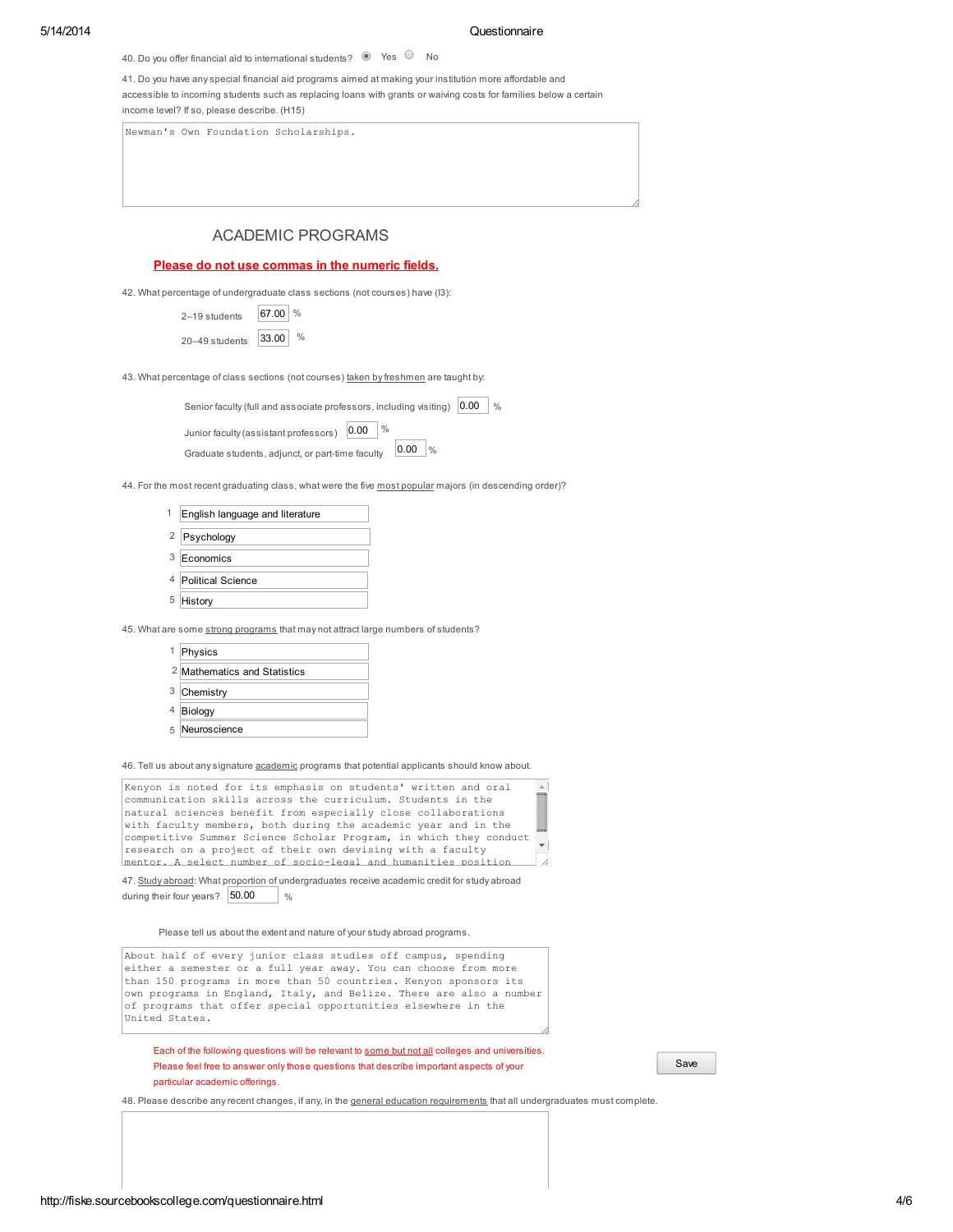J.

|                         | 49. Have you made any other curriculum changes in the last two years; such as adding or dropping any programs?                                                                                                                                                                                                                             |
|-------------------------|--------------------------------------------------------------------------------------------------------------------------------------------------------------------------------------------------------------------------------------------------------------------------------------------------------------------------------------------|
| If so, please describe. | New Comparative World Literature program, growing Scientific<br>Computing program                                                                                                                                                                                                                                                          |
|                         |                                                                                                                                                                                                                                                                                                                                            |
|                         |                                                                                                                                                                                                                                                                                                                                            |
|                         | 50. Following is a list of programs that some schools have started as ways to enhance the academic and<br>overall quality of the undergraduate experience. If you have any of these programs please tell us about them.<br>"First year" programs for freshmen, such as freshmen seminars.                                                  |
|                         |                                                                                                                                                                                                                                                                                                                                            |
|                         |                                                                                                                                                                                                                                                                                                                                            |
|                         | What proportion of freshmen participate?<br>$\frac{0}{0}$<br>0.00                                                                                                                                                                                                                                                                          |
|                         | "Capstone" programs in which seniors draw together what they have learned during the previous four years?                                                                                                                                                                                                                                  |
|                         | In order to graduate, Kenyon seniors must complete a senior<br>exercise in their major discipline(s), the requirements of which<br>vary by discipline.                                                                                                                                                                                     |
|                         | What percentage of students participate?<br>$\%$<br>100.00                                                                                                                                                                                                                                                                                 |
|                         | Undergraduate research                                                                                                                                                                                                                                                                                                                     |
| REUS.                   | In addition to undergraduate research collaborations with faculty<br>during the school year, Kenyon students also participate in the<br>Summer Science, John W. Adams Summer Legal Studies, and Summer<br>Scholar programs during the summer. Students frequently spend<br>summers off campus participating in National Science Foundation |
|                         | What percentage of students participate? 0.00<br>$\%$                                                                                                                                                                                                                                                                                      |
|                         | Community service                                                                                                                                                                                                                                                                                                                          |
|                         |                                                                                                                                                                                                                                                                                                                                            |
|                         |                                                                                                                                                                                                                                                                                                                                            |
|                         | What percentage of students become involved in community<br>$\frac{0}{0}$<br>service during their four years?<br>0.00                                                                                                                                                                                                                      |
|                         | Living-learning communities?                                                                                                                                                                                                                                                                                                               |
|                         |                                                                                                                                                                                                                                                                                                                                            |
|                         | $\frac{0}{0}$<br>What percentage of students participate?<br>0.00                                                                                                                                                                                                                                                                          |
|                         | Honors Programs?                                                                                                                                                                                                                                                                                                                           |
|                         | Seniors with a GPA of 3.33 or above and meeting the required GPA<br>within their major (set by each department) may choose to read for<br>departmental honors. Departmental honors typically involve a<br>special examination.                                                                                                             |
|                         | %<br>What percentage of students participate?<br>15.00                                                                                                                                                                                                                                                                                     |
|                         | Writing across curriculum?                                                                                                                                                                                                                                                                                                                 |

Writing is a central theme across the curriculum.